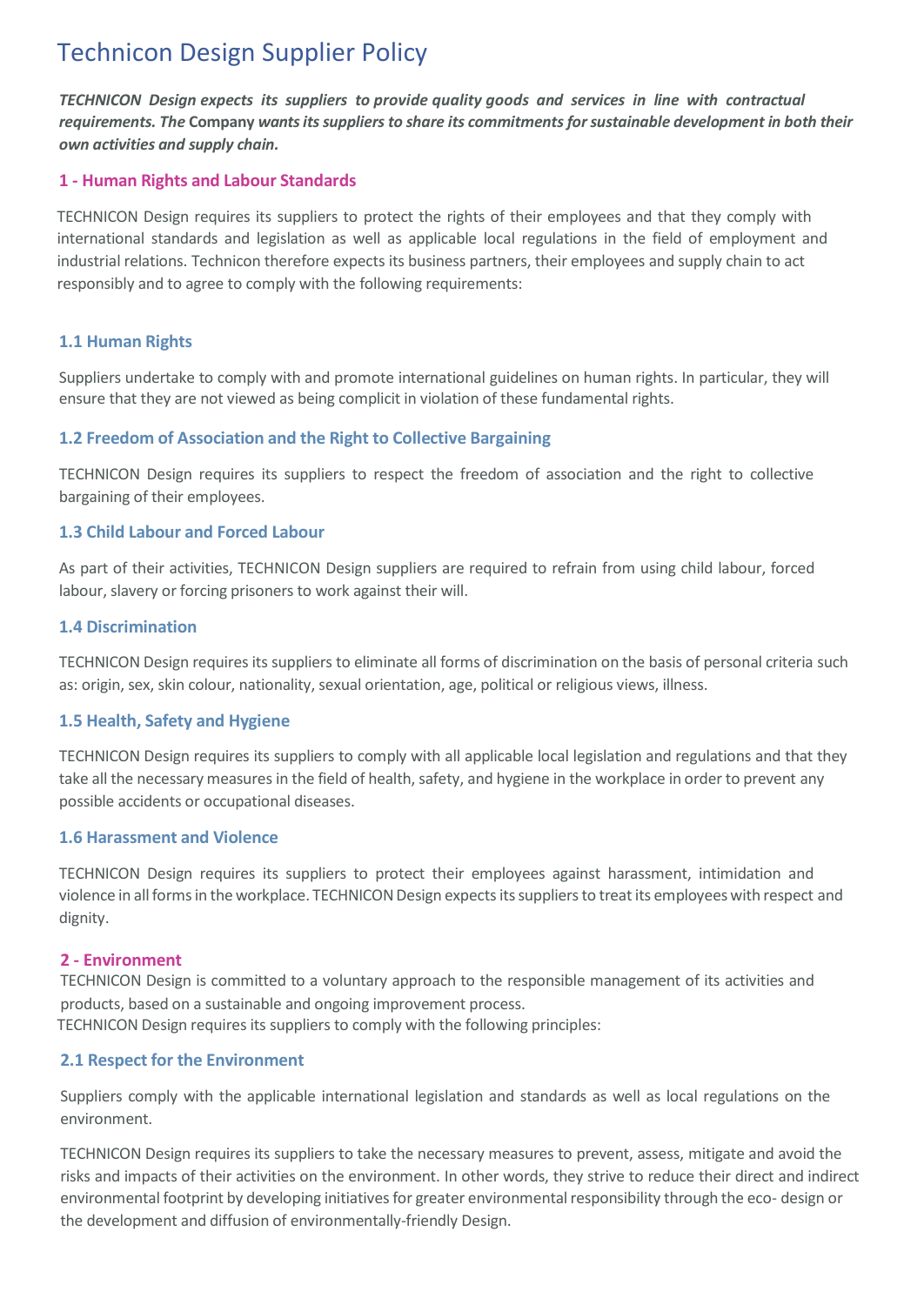Therefore, suppliers shall put in place effective and appropriate environmental rules.

## **2.2 Quality and Safety of Products and Services**

Suppliers shall ensure that the products and services they provide meet all the applicable quality and safety standards. Their products and/or services do not contain any substances by the legislation and/or regulations applicable in the countries in which they operate and/or represent an unacceptable health or environmental risk.

#### **3 – BusinessIntegrity and Transparency**

#### **3.1 Competition Law**

Suppliers shall carry out their activities in compliance with the competition laws applicable in the geographical areas in which they operate.

#### **3.2 Prevention of Corruption**

Suppliers shall comply with the international and national laws and regulations aimed at suppressing acts of corruption and money laundering. In their dealings with public or private entities, suppliers undertake not to make or solicit any payment, directly or indirectly, of any amount that would be improper and not due to be granted, directly or indirectly, improper advantages of any nature whatsoever for the purpose of obtaining a commercial advantage, contract, winning an invitation to tender or influencing any act of decision of TECHNICON Design or one of its employees.

## **3.3 Prevention of Conflicts of Interest**

TECHNICON Design requires its suppliers to undertake to prevent and avoid any situation that may create conflicts of interest. Suppliers are required to declare to TECHNICON Design any potential conflicts of interest between personal interests of an employee and those of TECHNICON Design.

#### **3.4 Gifts and Invitations**

Suppliers undertake not to offer any gifts and/or invitations of disproportionate value that would have an effect of disturbing the neutrality in the decision-making of TECHNICON Design employees within the framework of business relations that bind them.

#### **3.5 Trade Restrictions**

Suppliers shall respect international trade law and comply with all trade restrictions imposed by international organisations or governments.

#### **3.6 Confidentiality**

Suppliers undertake to protect confidential information communicated by TECHNICON Design. They shall comply with their obligations of non-use and non-disclosure of this information to third-parties outside the contractual framework established with TECHNICON Design.

#### **3.7 Transparency and Honesty**

Suppliers undertake to communicate clear and sincere information to stakeholders and TECHNICON Design within the framework of business relations that bind them.

## **4 - Breach of the Code of Conduct**

TECHNICON Design reserves the right to audit its suppliers so as to ensure that they comply with this Code or, in the case of violation by the latter, that they have taken the necessary corrective measures to comply with this Code.

Suppliers undertake to cooperation with the performance of such audits, which will be implemented according to the conditions to be agreed with TECHNICON Design.

In the event of serious and/or repeated failure of a supplier to comply with this Code, TECHNICON Design reserves the right to terminate any contract entered into with the said supplier, without prejudice to damages that may be